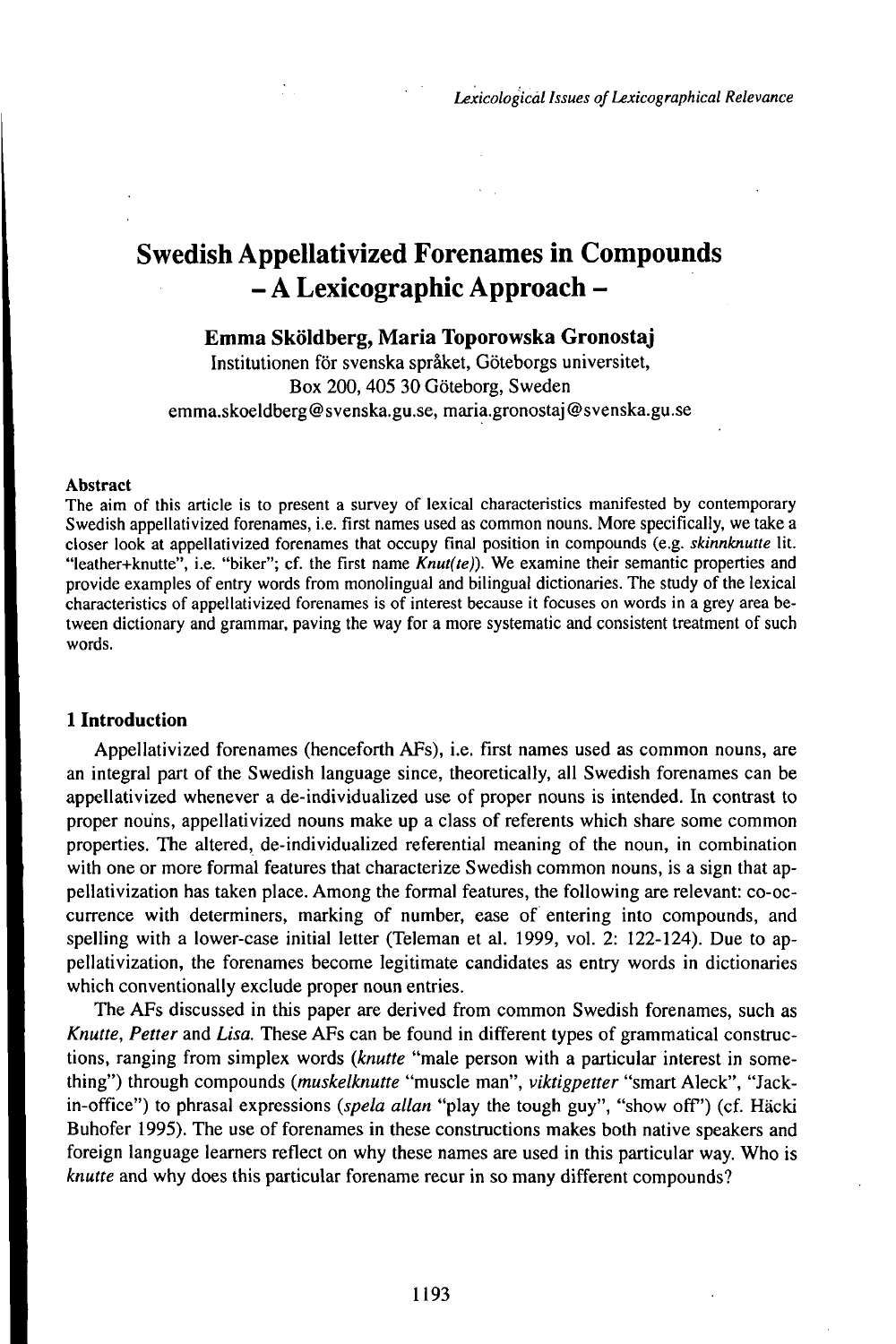The main aim of this article is to make a synchronic survey of lexical characteristics manifested by Swedish AFs occurring in compounds. More specifically, we analyse compounds with AFs in final position (e.g. *skinnknutte* lit. "leather+knutte", i.e. "biker"), as they capture the essence of appellativization to a greater extent than compounds with AFs in initial attributive position (e.g. *katrinplommon* lit. "katrin+plum", i.e. "prune"; cf. *Katrine/Catherine).*

The study of the lexical characteristics of appellativized forenames is no doubt of lexicographic relevance (cf. Farø 2003; Helleland 1992; Svensén 2004). Firstly, it focuses on words in a grey area between dictionary and grammar, also promoting a more systematic and consistent treatment of compound AFs. Secondly, internal cross-referencing in dictionaries can be improved by taking a bird's eye view of this group of nouns. Thirdly, such an overview can support lexicographers in their choice and description of relevant AF entries, which will also benefit dictionary users.

In this study we consider 15 different forenames which are the basis for derivation of more than 100 different types of more or less lexicalized AF compounds. The core of the investigated AFs and AF compounds comes from the lexical database that underlies the dictionary *Svensk ordbok utgiven av Svenska Akademien,* to be published by the Swedish Academy (the extended and updated version of the *Nationalencyklopedins ordbok* database) and the electronic versions of *Norstedts stora engelska ordbok,* which includes Swedish-English and English-Swedish dictionaries published by Norstedts Publishing House. The use as well as the productivity of the AFs and AF compounds has been examined in Swedish text corpora.

The paper is organized in the following way. Section 2 deals with lexical characteristics of the examined AF compounds. In section 3, we look at descriptions ofAFs and AF compounds in monolingual and bilingual dictionaries. The conclusions in section 4 sum up the results of the study.

### **2 Lexical characteristics of the investigated AF compounds**

The AF compounds investigated reveal a number of common features characteristic of their lexical behaviour, which we discuss and exemplify in the following.

(i) Forenames that form the head of the AF compounds are in most cases based on a colloquial variant of a Swedish forename. For example, the forms *-knutte* and *-kalle* are derived from the male names *Knut* and *Karl, -lisa* and *-maja* from the female names *Elisabet(h)* and *Maria.* The male forenames outnumber the female ones. Furthermore, in this type of compound the prehead is generally a root morpheme or word with negative connotations, like *kladd-* ("sticky") in *kladdmaja, skryt-* ("boast") in *skrytmåns* (cf. *Jack-the-lad)* and *strul-* ("bothersome") in *strulpelle.* Even if the prehead happens to be relatively neutral, e.g. *kultur-* ("culture") in *kulturknutte,* the compound as such usually alludes to some negative traits. The resulting style is informal with a negative ring to it. However, this somewhat derogatory tone does not preclude the possibility of using these compounds in an affectionate manner.

(ii) Many of the investigated AFs are very productive. We will take a look at some of them, starting with the already introduced form *-knutte,* which, in a more detailed analysis, can be said to refer to a person with a certain narrow-minded interest as indicated by the pre-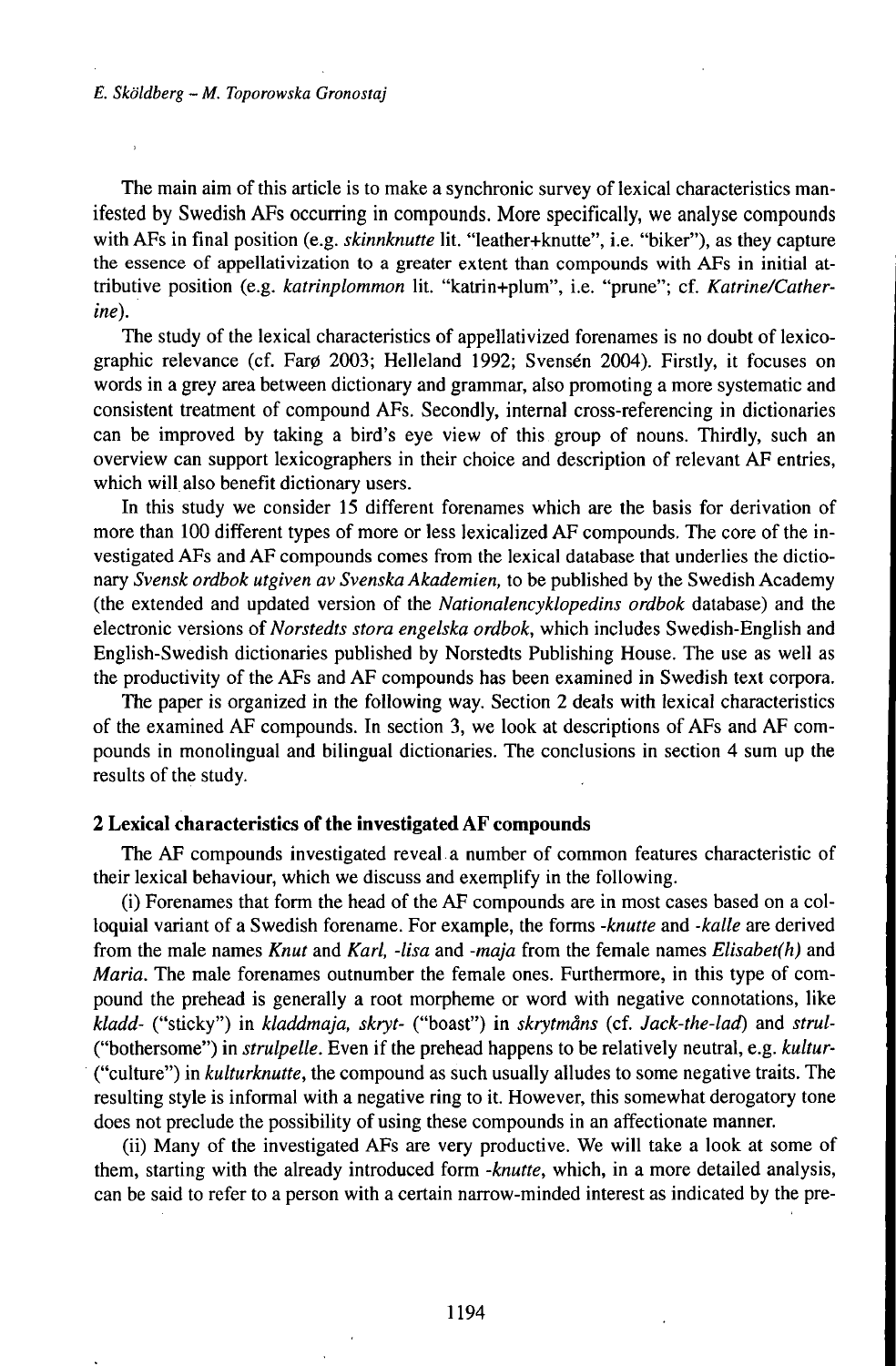head of the compound. As the range of interests is almost unlimited, the first component can alternate, which contributes to the productivity of this AF. Searching for such compounds in the text corpora has resulted in over 30 different prehead components. Many of these compounds are not listed in dictionaries, mainly because they are either spur-of-the-moment formations or/and have transparent meaning if the extended meaning of *-knutte* is assumed to be known, e.g *dataknutte* (lit. "computer"+"knutte") and *finansknutte* (lit. "financial"+ "knutte"). The head *-pelle* is another AF that builds compounds referring to a male person in general. In text corpora there are about 20 different prehead components that combine with this head, e.g. *snackepelle* (lit. "talkative"+"pelle") and *velpelle* (lit. "shilly-shally"+"pelle"). They are built in analogy to *snuskpelle,* which is defined in the dictionary as "boy or young male who is dirty, filthy or sleazy". Among the head components that are productive, there are also some with reference to females, e.g. *-maja* or *-lisa.*

(iii) A survey of the collected AF compounds focused on the types of semantic relations holding between the components has resulted in three main classes of semantic types (cf. typologies concerning the semantics of Swedish noun compounds in Teleman 1972: 37-43; Järborg 2003: 33-39; Josefsson 2005: 83-90). The first type is of a descriptive kind and emphasizes some salient features of the person referred to. It can be paraphrased by a predicative construction: X is considered to be Y, where X is the head of the compound and Y is the preceding component. Compounds like *latmaja* (lit. "lazy"+"maja") represent this type. In some cases, it can be difficult to paraphrase them, as it is not possible to decide whether the initial root morpheme is a noun, an adjective or a verb, since the root morpheme may be identical for the words in question. For example, take *grinolle:* is it a male person who tends to cry a lot or a male person who is overly critical and negative? The second type of compound is less transparent than the first one, as one has to find an implicit verb that captures the type of action undertaken by  $X$  (the head) that also involves  $Y$  (the prehead). For example, *bollkalle* (lit. "ball"+"kalle", i.e. "ball boy/girl") is a person who picks up balls during a tennis match, etc., and *galapetter* (lit. "gala"+"petter", i.e. "society columnist") is a person who goes to and reports from gala performances. The third type of compound defines a relation in which X (the head) stands for a container and Y (the prehead) specifies its content, e.g. *sopmaja* (lit. "waste"+"maja", i.e. "waste bin") and *kaffepetter* (lit. "coffee"+"petter", i.e. "coffee pot"). In contrast to the first type, this one is not very productive. As indicated by the examples, some AFs can occur in at least two of the compound types described above. This applies to, among others, *-maja* and *-petter,* but also to *-pelle* and *-lisa,* which may give rise to some difficulties as to their interpretation.

(iv) The examined AFs refer either to persons or objects. Among those referring to persons, one can distinguish those which allude to persons with a specific gender feature, male (e.g. *-måns)* or female (e.g. *-fia),* and those which are gender neutral (e.g. *-kalle).* However, the gender neutral reference has come about relatively recently. Since the set of physical, psychological and social properties captured by AF compounds is partly alike for males and females, comparable variants can be found among them, such as *grinolle* (lit. "whining"/"sour"+"olle"), referring to a male person, and *piplisa* (lit. "squeaky"+"lisa"), referring to a female one. The AF compounds referring to objects coincide with the containercontent type already mentioned.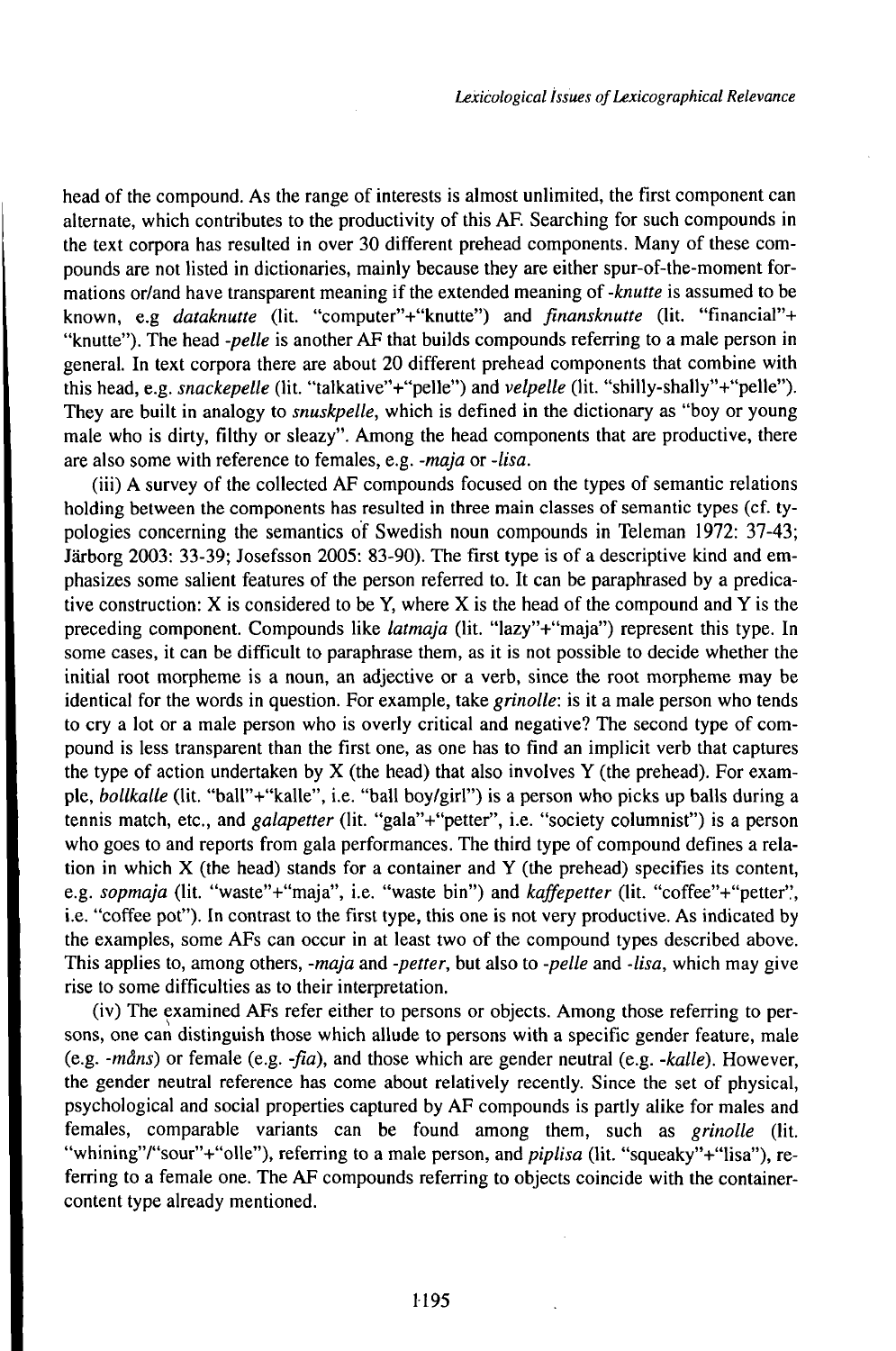# **3 Appellativized forenames in dictionaries** *3.1Swedishmonolingualdictionaries*

Swedish monolingual dictionaries such as *Norstedts Svenska ordbok* (1999) and *Nationalencyklopedins ordbok* (1995; henceforth NEO) include both AF compounds and AFs as entry words. The listed AF entries have been selected according to their productivity and degree of lexicalization. The overall structural presentation of AF entries in these two dictionaries is similar, except for information on etymology, which is included only in NEO. To illustrate the types of information provided for AF compounds, we give some selected data on what is said about *trasmaja* and *bollkalle* in these dictionaries:

- (1) **trasmaja** subst. *trasmajan trasmajor* • kvinna klädd i trasor (vard.) HIST.: sedan 1923 till *trasa* och personnamnet *Maja*
- **(2) bollkalle** subst. *bollkallen bollkallar* • bollpojke HIST: sedan 1930 till *boll* och personnamnet *Kalle*

In the examples above, both compounds are classified as nouns and their morphological description includes information on definite and plural forms. This information is followed by a definition. In the case of *trasmaja,* there is also a comment on the style of the word, namely colloquial. Etymological information is given at the end of the entry. It includes dates for the first occurrence of the compound, a link to the prehead and a reference to the forename.

As far as the description of compound heads, e.g *-maja* and *-kalle,* is concerned, they include the above mentioned types of information:

- (3) **-maja** substantivisk slutled *-majan -major* • (med subst. el. adj. som förled) kvinna eller flicka med viss motbjudande benägenhet att klä sig, bete sig e.d. vilket anges av förleden <vard.; ngt åld.>: *latmaja; sladdermaja; slarvmaja; trasmaja* HIST.: sedan ca 1800; till personnamnet Maja
- (4) **-kalle** substantivisk slutled *-kallen -kallar* • (beteckning på) pojke vanl. med viss uppgift <vard.>: *bollkalle; hoppilandkalle* HIST.: sedan ca 1900; till personnamnet *Kalle*

In addition, the entry for *-maja* provides explicit information on its combinatory properties, i.e. that the prehead can be a noun or adjective. It also includes a representative list of AF compounds, namely *latmaja* (lit. "lazy"+"maja"), *sladdermaja* (lit. "gossip"+"maja"), *slarvmaja* (lit. "careless"+"maja") and *trasmaja* (lit. "rag"+"maja", i.e. "ragbag"). It should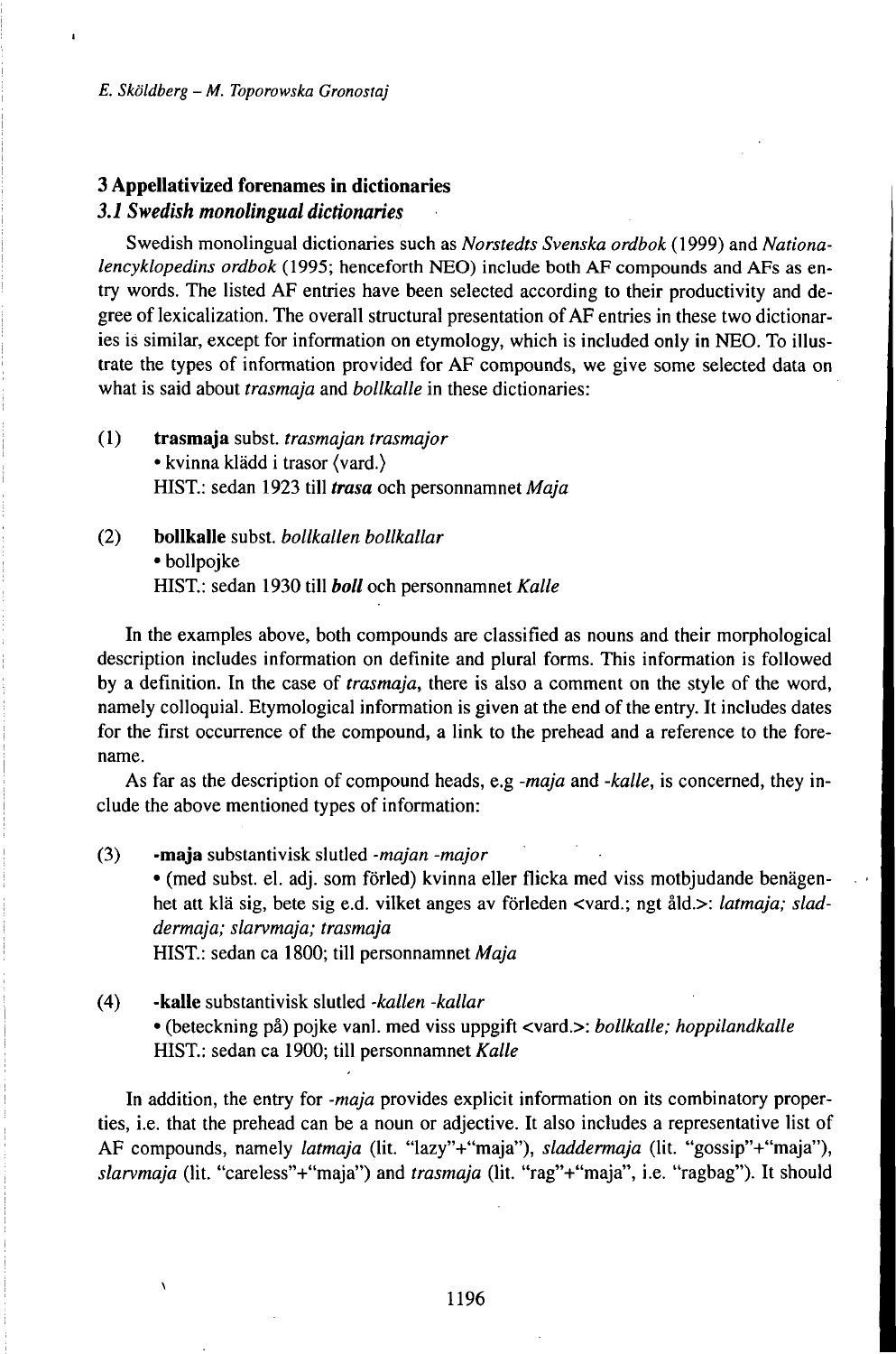be noted that all the morphological examples given under *-maja,* except for *trasmaja,* are considered to be relatively transparent and so are not listed as separate entries in the dictionaries discussed. The AF compounds *bollkalle* and *hoppilandkalle* ("person who jumps ashore to moor the boat"), listed as morphological examples under the entry *-kalle,* are less transparent and thus included as entries in the dictionary.

# *3.2 Bilingualdictionaries:Norstedts Swedish-English andEngtish-Swedishdictionaries*

AF compounds may also be viewed from a contrastive perspective by looking at their translational equivalents as provided in bilingual dictionaries. The first question that comes to mind is whether similar AF constructions can be found in the target language and, if so, what the equivalent forenames are. According to *Norstedts stora engelska ordbok* (which includes both a Swedish-English and English-Swedish dictionary), the overwhelming majority of the Swedish AF expressions do not have equivalents that include a forename. This can be illustrated by *viktigpetter* from Norstedts Swedish-English dictionary:

(5) **viktigpetter** í vard. pompous (conceited) ass (fool)

Nevertheless, it is interesting to note that in the English-Swedish dictionary there are AF entries which have *viktigpetter* as a possible translational equivalent:

- (6) **smart-alec[k]** *s* vard. viktigpetter, stropp, besserwisser
- (7) **Jack-in-office** pl. *(Jacks-in-office) s* paragrafryttare; liten struntviktig byråkrat, viktigpetter

In these examples, the English expressions *smart Aleck* and *Jack-in-office* have three equivalents each, among others *viktigpetter.* Apparently, there are English expressions with appellativized forenames which mean the same as the Swedish noun. The question is why the corresponding English AFs have not been used as translational equivalents to the entry *viktigpetter* in the Swedish-English dictionary. Furthermore, beside those cases, the compound *viktigpetter* is proposed as a possible equivalent to nine other (more or less appropriate) English nouns entries in Norstedts English-Swedish dictionary, e.g. *bighead, bumble* or *turkey cock.* To sum up, there is a certain discrepancy in the number of equivalents supplied for this notion in the dictionaries mentioned. In order to get all the relevant information about *viktigpetter* and similar AFs, as well as their equivalents, one has to access an electronic version of the dictionary and perform a text search.

In this section, we have commented on AFs given as entries in a few bilingual dictionaries, but there are some non-transparent AF compounds which are not included in them. The question is what selection principles have governed their choice of entry words and whether these principles are clear to dictionary users. The same basis for selection in both monolingual and bilingual dictionaries might be a step in the right direction in this regard.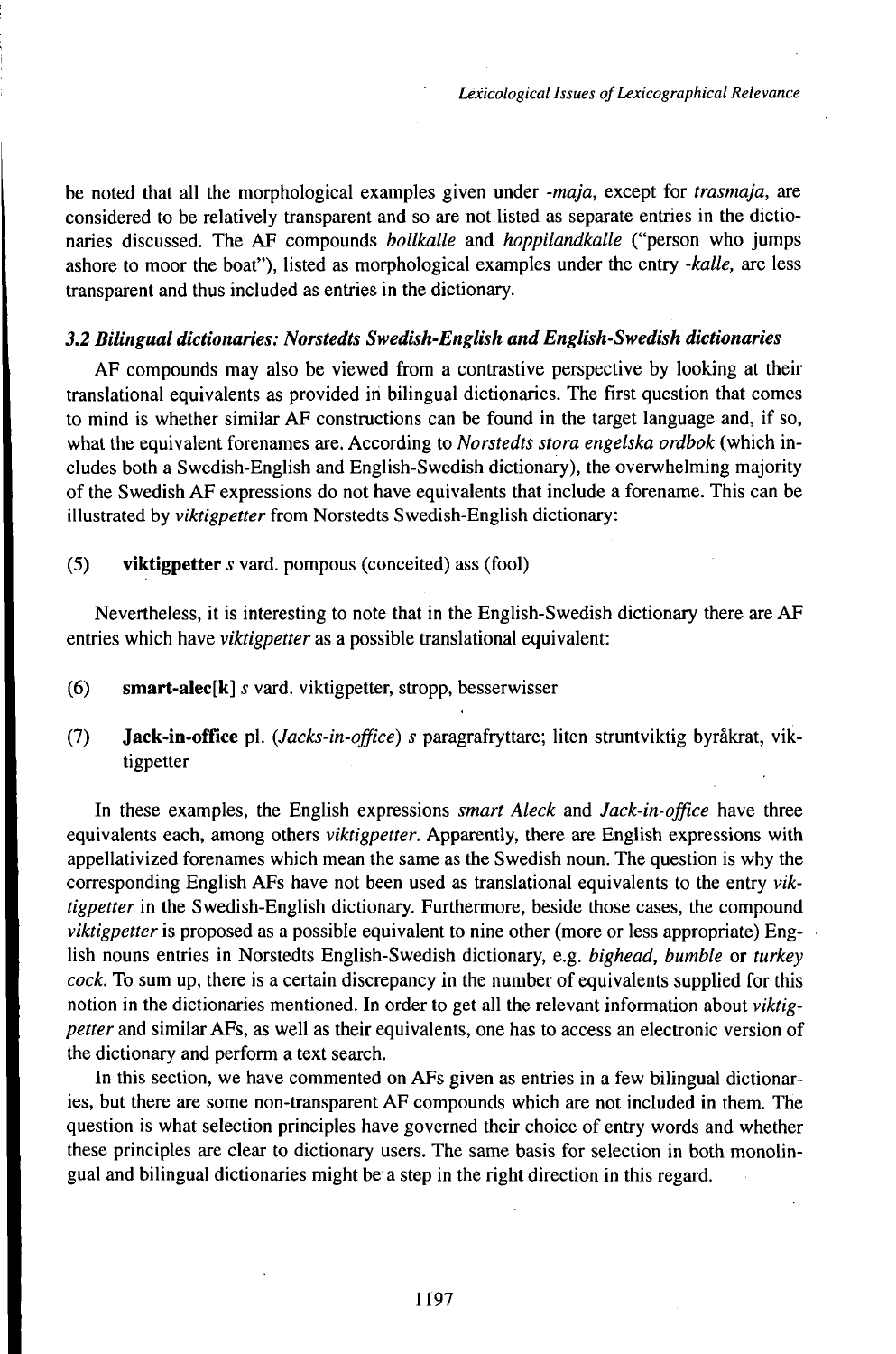### **4 Conclusions**

This article deals with the issue of how to represent Swedish AF compounds in monolingual and bilingual dictionaries. It shows that a prior examination of lexical properties of the AF compounds is a prerequisite for the systematic description of entries in monolingual and bilingual dictionaries. There are many properties shared by AFs which need to be explicitly described in a monolingual dictionary entry, such as colloquial form, informal style, productivity, types of semantic relations underlying a compound entry word, etc. The formal description of the entries is no less important, as it manifests the differences between proper nouns and their appellativized forms, as well as the combinatory properties of AFs. All these lexical properties are also relevant for defining the set of criteria used for selection of AF entries in both monolingual and bilingual dictionaries. It is desirable that these criteria should be explicit and clear-cut from a theoretical and a practical point of view, thus saving users the trouble of unnecessary look-ups.

The unnecessary look-ups could also be reduced if the internal cross-reference system was more elaborate. In the first place, the relations should be established between the AF compounds (e.g. *trasmaja)* and their heads (e.g. *-maja),* where more information on particular groups of AF compounds could be found.

We are fully aware that the printed versions of dictionaries impose certain limitations on the presentation of entries and the cross-reference system. These limitations can be overcome in electronic versions, in which an intelligent cross-reference system in combination with hypertext makes navigation in the dictionary more user-friendly. Since the problem of space in electronic media is negligible, it is possible that the criteria for selection of AFs and also for inclusion of encyclopaedic information on forenames in electronic dictionaries should be revised.

### **References**

#### A. **Dictionaries**

*Nationalencyklopedins ordbok* (=NEO) (1995), Utarbetad vid Språkdata, Göteborgs universitet. Höganäs, Bra Böcker.

*Norstedts stora engelska ordbok* (CD-Rom version) WordFinder Language Suite.

*Norstedts Svenska ordbok* (1999), Utarbetad vid Språkdata, Göteborgs universitet. (Third rev. edition.) Stockholm: Norstedts.

#### **B. Other literature**

Josefsson, G. (2005), *Ord.* Lund, Studentlitteratur.

Järborg, J. (2003), *Semantisk uppmärkning. Metoder, problem och resultat.* (Research Reports from the Department of Swedish, Göteborg University.) Göteborg, Språkdata.

Farø, K. (2003) 'Fiktionymer i bilingval leksikografi', in Vatvedt Fjeld, R., Worren, D. (eds.),

- *Nordiske studiar i leksikografi. Rapportfrå Konferanse om leksikografi i Norden, Volda 20.-24. mai 2003.* (Skrifter utgjevne av Nordisk foreining for leksikografi 8.) Oslo, pp. 120-132.
- Helleland, B. (1992), 'Proprium og leksikografi', in Vatvedt Fjeld, R. (ed.), *Nordiske Studier i Lefaikografi. Rapport fra Konferanse om Leksikografi i Norden 28.-31. maj 1991.* (Skrifter utgitt av Nordisk forening for leksikografi 1.) Oslo, pp. 190-199.
- Häcki Buhofer, A. (1995), 'Namen in phraseologischen Wendungen', in Eichler, E., Hilty, G., Löffler, H., Steger, H., Zgusta, L. (Hrsg.), *Namenforschung Name Studies Les noms propres. Ein internationales Handbuch zur Onomastik,* Teilband 1. Berlin/New York, Walter de Gruyter, pp. 493-497.